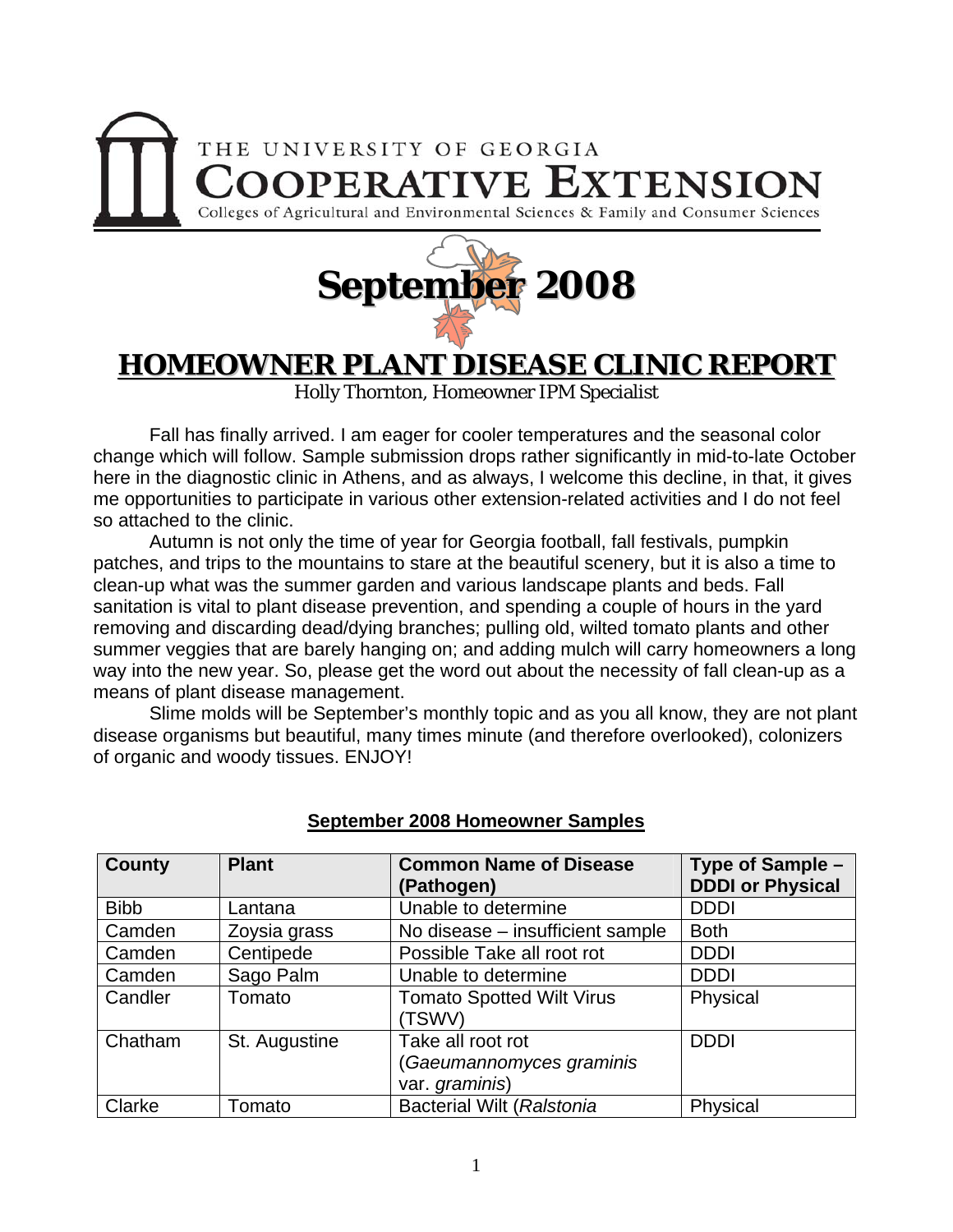| <b>County</b> | <b>Plant</b>           | <b>Common Name of Disease</b><br>(Pathogen)                                     | Type of Sample -<br><b>DDDI or Physical</b> |
|---------------|------------------------|---------------------------------------------------------------------------------|---------------------------------------------|
|               |                        | solanacearum)                                                                   |                                             |
| Clarke        | <b>Rick-Rack Plant</b> | No disease - oedema                                                             | Physical                                    |
| Cobb          | Fescue                 | No disease - cultural - drainage<br><b>issues</b>                               | Physical                                    |
| Cobb          | <b>Brugmansia</b>      | No disease                                                                      | Physical                                    |
| Coweta        | Zoysia grass           | Large Patch (Rhizoctonia solani)                                                | Physical                                    |
| <b>DeKalb</b> | St. Augustine          | Take all root rot (G. graminis var.<br>graminis)                                | Physical                                    |
| <b>DeKalb</b> | St. Augustine          | Take all root rot (G. graminis var.<br>graminis)                                | Physical                                    |
| Dooly         | Indian Hawthorne       | No disease - likely cultural                                                    | Physical                                    |
| Dougherty     | St. Augustine          | No disease - likely cultural -<br>overwatering                                  | Physical                                    |
| Dougherty     | Asiatic Jasmine        | No disease                                                                      | Physical                                    |
| <b>Echols</b> | Rose                   | Unable to determine                                                             | <b>DDDI</b>                                 |
| Elbert        | <b>Bermuda</b>         | Slime mold (likely Physarum sp.)                                                | <b>DDDI</b>                                 |
| Evans         | Crabapple              | Rust (Gymnosporangium sp.)                                                      | Physical                                    |
| Fannin        | <b>Blueberry</b>       | Unable to determine - possible<br>burn                                          | <b>DDDI</b>                                 |
| Fayette       | Japanese Black<br>Pine | No disease                                                                      | Physical                                    |
| Fayette       | Arizona Cypress        | Needle blight (Cercosporidium<br>sp.)                                           | Physical                                    |
| Forsyth       | Liriope                | No disease - scale insects - in<br>crown                                        | Physical                                    |
| Fulton        | Ivy                    | Cultural - overwatering & Root<br>rot (Pythium sp.)                             | Physical                                    |
| Grady         | St. Augustine          | Take all root rot (G. graminis var.<br>graminis)                                | Physical                                    |
| Greene        | Maple                  | Possible Fusicoccum canker<br>(aka Bot canker)                                  | Physical                                    |
| Greene        | Zoysia grass           | Cultural - too wet, thatch; Take<br>all root rot (G. graminis var.<br>graminis) | <b>Both</b>                                 |
| Henry         | Tomato                 | Root rot (Rhizoctonia sp.)                                                      | <b>Both</b>                                 |
| Henry         | Okra                   | No disease - Warty pod -<br>nutritional/physiological                           | <b>Both</b>                                 |
| Henry         | <b>Knockout Roses</b>  | Possible Virus                                                                  | <b>Both</b>                                 |
| Henry         | Centipede              | Minor Take all root rot (G.<br>graminis var. graminis)                          | <b>Both</b>                                 |
| Henry         | Rhododendron           | Unable to determine -<br>deteriorated sample                                    | Physical                                    |
| Henry         | Laurel                 | No disease - insect damage                                                      | <b>Both</b>                                 |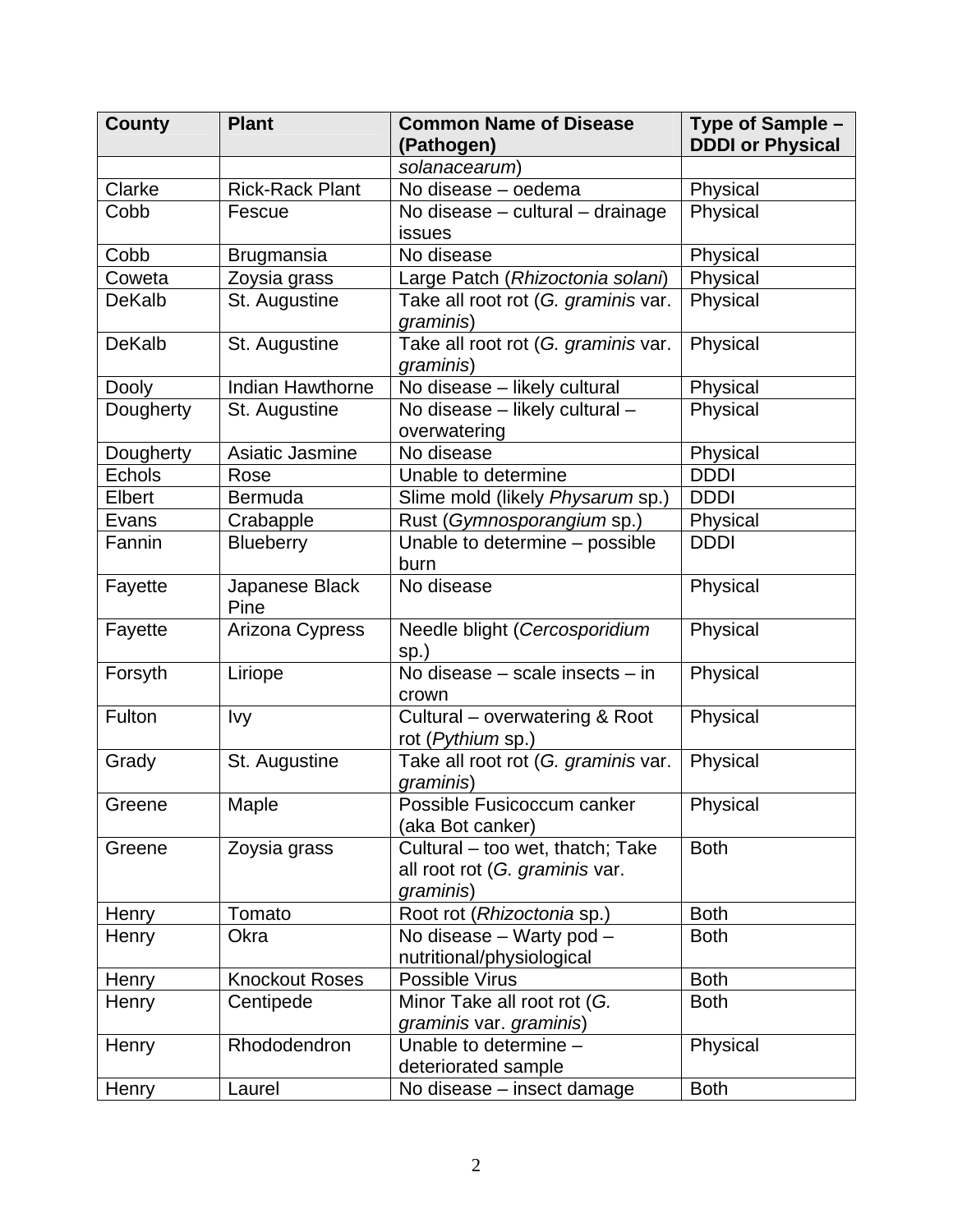| <b>County</b>                               | <b>Plant</b>                                 | <b>Common Name of Disease</b><br>(Pathogen)                                                     | Type of Sample -<br><b>DDDI or Physical</b> |  |  |  |
|---------------------------------------------|----------------------------------------------|-------------------------------------------------------------------------------------------------|---------------------------------------------|--|--|--|
| Henry                                       | Maple                                        | No disease - possible burn                                                                      | <b>DDDI</b>                                 |  |  |  |
| Irwin                                       | Pomegranate                                  | No disease                                                                                      | Physical                                    |  |  |  |
| Jasper                                      | Bermuda grass<br>(mixed)                     | Resubmit - poor sample quality                                                                  | Physical                                    |  |  |  |
| Jasper                                      | Azalea                                       | Possible Azalea lace bug or<br>spider mite damage                                               | <b>DDDI</b>                                 |  |  |  |
| Jasper                                      | Japanese<br>Magnolia                         | Dead/dried leaves - resubmit a<br>fresher sample                                                | <b>DDDI</b>                                 |  |  |  |
| Morgan                                      | <b>River Birch</b>                           | Possible drought stress & leaf<br>spot (Phyllosticta sp.)                                       | <b>Both</b>                                 |  |  |  |
| Morgan                                      | Bermuda grass                                | Minor Large Patch (R. solani);<br><b>THATCH</b>                                                 | <b>Both</b>                                 |  |  |  |
| Morgan                                      | Muscadine                                    | Bitter rot (Melanconium sp)                                                                     | <b>Both</b>                                 |  |  |  |
| Muscogee                                    | Zoysia grass                                 | Large Patch (R. solani)                                                                         | Physical                                    |  |  |  |
| Muscogee                                    | St. Augustine                                | Large Patch (R. solani)                                                                         | Physical                                    |  |  |  |
| Muscogee                                    | Cedar                                        | Unable to determine                                                                             | <b>DDDI</b>                                 |  |  |  |
| Paulding                                    | Zoysia grass                                 | Unable to determine - possible<br>disease                                                       | <b>DDDI</b>                                 |  |  |  |
| Pike                                        | Muscadine                                    | No disease - possible spider<br>mite damage                                                     | Physical                                    |  |  |  |
| Richmond                                    | St. Augustine                                | Take all root rot (G. graminis var.<br>graminis); Large Patch (R.<br>solani); cultural - thatch | Physical                                    |  |  |  |
| Richmond                                    | St. Augustine                                | Take all root rot (G. graminis var.<br>graminis)                                                | Physical                                    |  |  |  |
| Schley                                      | <b>Hickory Tree</b>                          | Wood rot - decaying conk                                                                        | <b>DDDI</b>                                 |  |  |  |
| Toombs                                      | Cryptomeria                                  | Possible disease                                                                                | <b>DDDI</b>                                 |  |  |  |
| Toombs                                      | Centipede                                    | Possible Take all root rot                                                                      | <b>DDDI</b>                                 |  |  |  |
| Worth                                       | St. Augustine                                | Chinch bugs!; Take all root rot<br>(G. graminis var. graminis);<br>Large Patch (R. solani)      | Physical                                    |  |  |  |
| <b>NA</b>                                   | Pine                                         | No disease - environmental/site<br>problems                                                     | Physical                                    |  |  |  |
|                                             | Total samples (late August - September) = 53 |                                                                                                 |                                             |  |  |  |
| $DDDI = 15$<br>Physical = 28<br>Both = $10$ |                                              |                                                                                                 |                                             |  |  |  |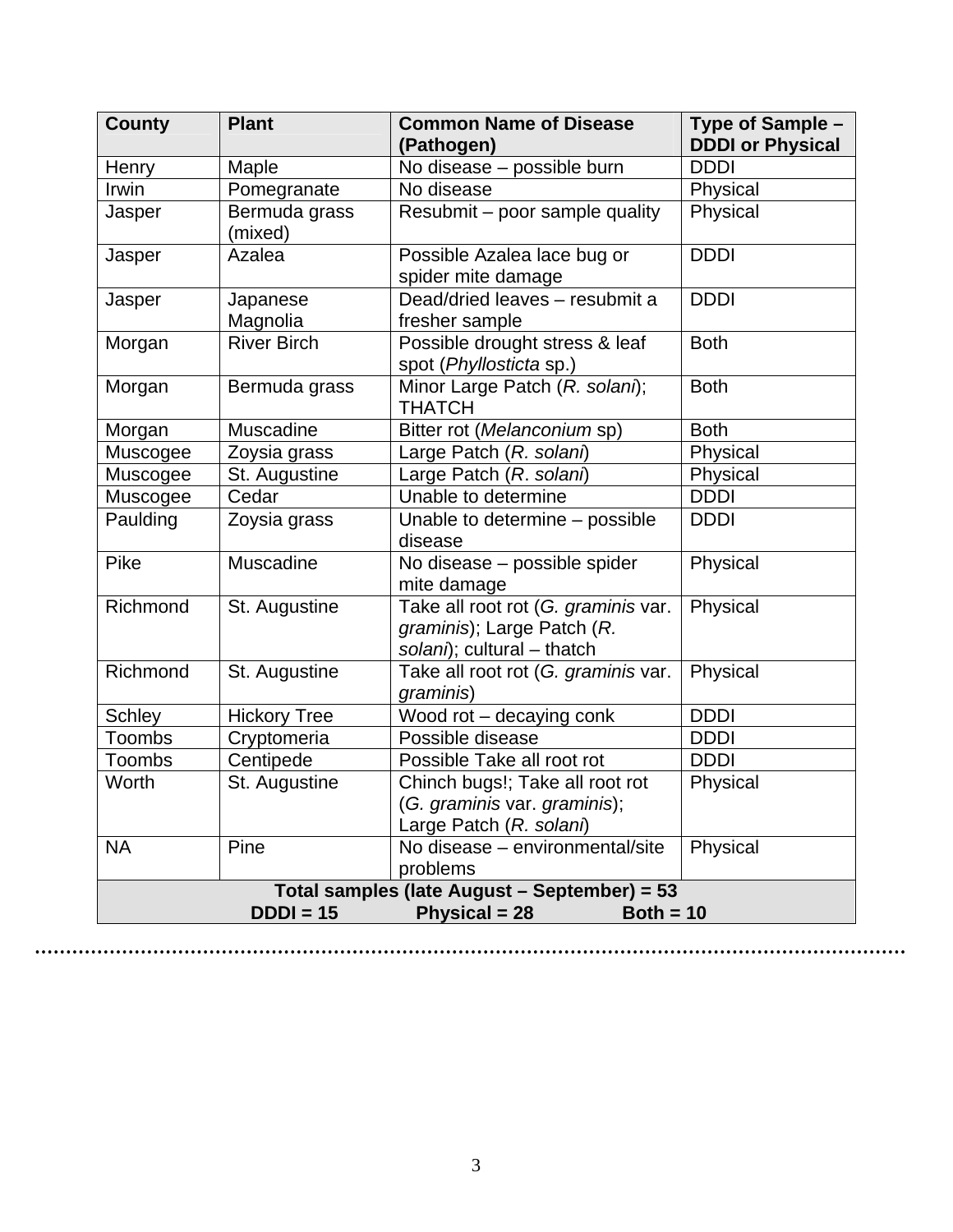## **Slime molds**

- So, what are slime molds?
	- $\checkmark$  Slime molds are also known as Myxomycetes.
	- $\checkmark$  The Greek meaning is: *myxa* = slime + *mycetes* = mushrooms, fungi.
	- $\checkmark$  I am not a huge fan of Wikipedia, but I will use their definition because it is likely the easiest one to understand:
		- "…a broad term referring to amoeba-like organisms, hence the name slime, and which feed on microorganisms in decaying vegetable matter, hence the name molds. They can be found in the soil, on lawns, and in the forest commonly on deciduous logs. They are also common on mulch or even in leaf mold which collects in gutters."
		- To read more about them, you can simply google 'slime molds'. They are very incredible, vibrant organisms.
- Are they pathogenic?
	- $\sqrt{NQ}$ .
	- $\checkmark$  They do not parasitize plants or mulch but simply colonize these tissues.
- Are they harmful to my plants or turf?
	- $\checkmark$  Not directly.
	- $\checkmark$  Rarely, they can injure smaller plants by shading or smothering them but this generally does not occur (as far as I know).
- Similarly to other types of fungi, slime molds thrive in moist, organic locations such as a freshly mulched landscape bed that is on the edge of the sprinkler system for the lawn.
- So, why discuss them at all in a 'disease' report?
	- $\checkmark$  Well, we get tons of calls every year about different slime molds.
	- $\checkmark$  Slime molds are a cosmopolitan group and can be found in very diverse places.
	- $\checkmark$  This may better prepare you to answer homeowner's questions.
- How do homeowners get rid of them if they just can not stand the sight of these stunning organisms?
	- $\checkmark$  Inform the homeowner that they generally will go away on their own.
	- $\checkmark$  If that doesn't appease the homeowner, the homeowner can remove them by:
		- Raking them or turning them under (if on mulch);
		- Washing them away with pressurized water garden hose.
- Below are a **FEW** examples…if you ever have questions about a potential slime mold don't hesitate to take a great picture and send it to me!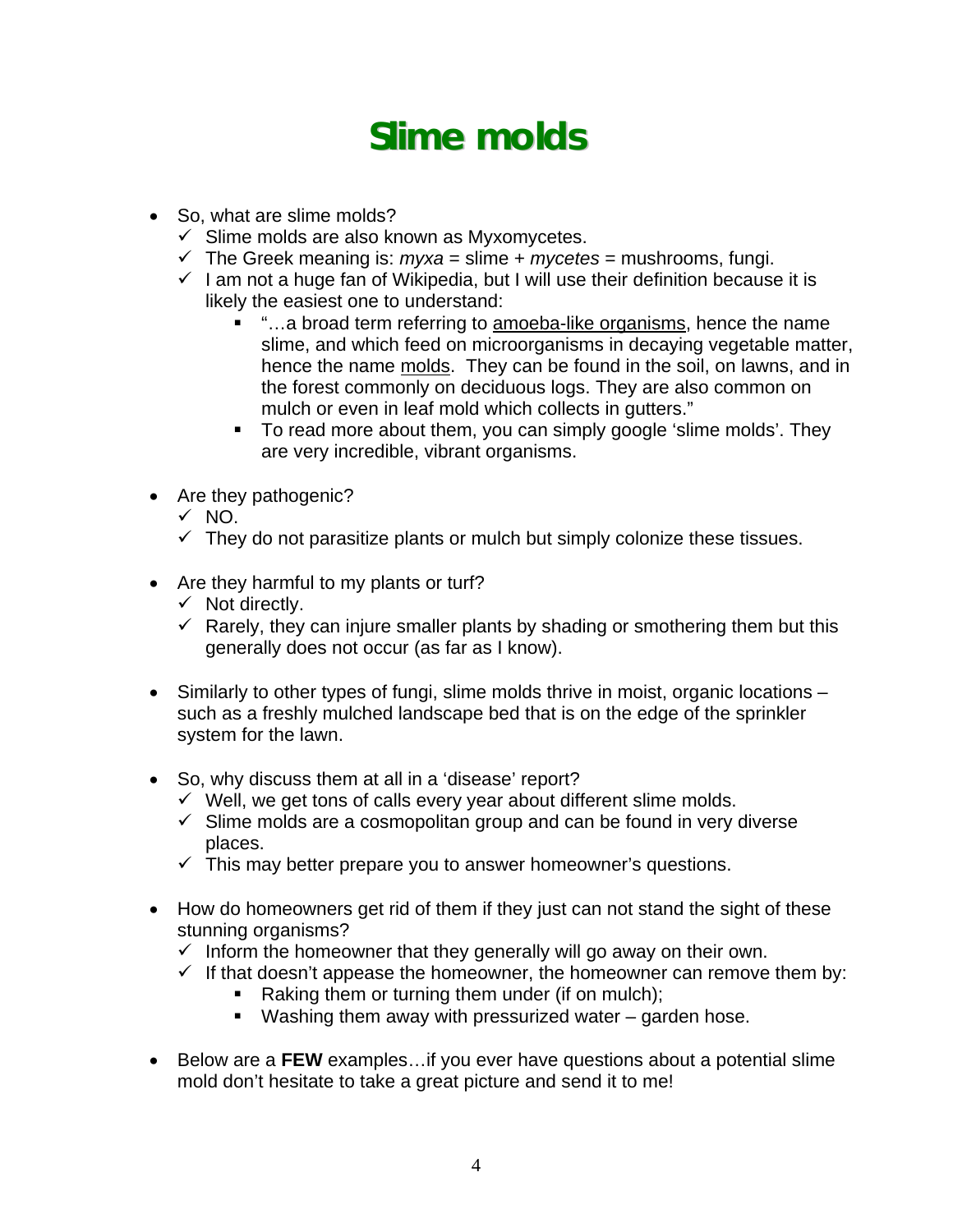

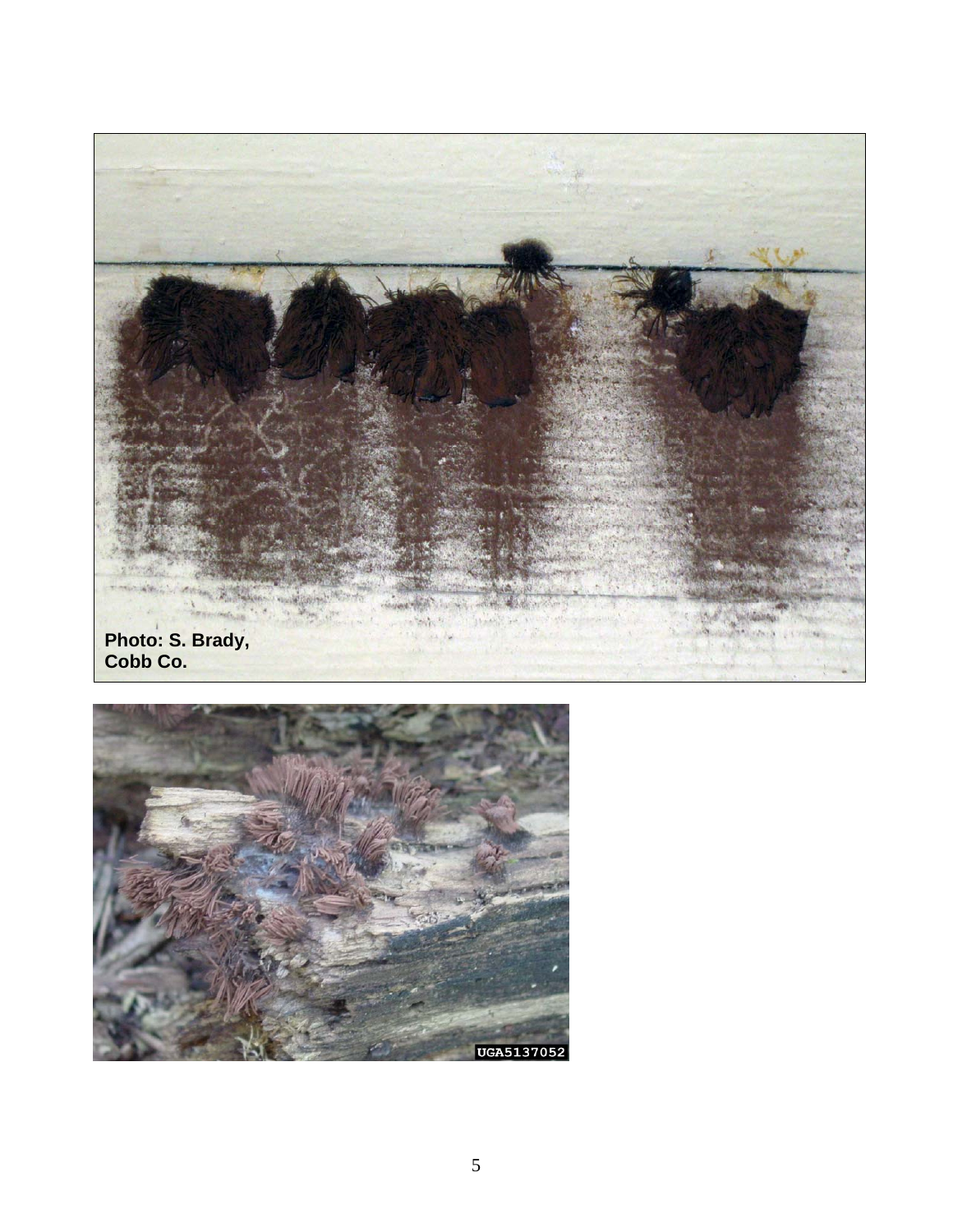Both the above images are of the very common slime mold, *Stemonitis* **sp.** The image taken by Steve Brady shows the slime mold growing on the side of a house! Here is a link with a more detailed description: [http://www.messiah.edu/Oakes/fungi\\_on\\_wood/club%20and%20coral/species%20pages/Ste](http://www.messiah.edu/Oakes/fungi_on_wood/club%20and%20coral/species%20pages/Stemonitis.htm)

[monitis.htm](http://www.messiah.edu/Oakes/fungi_on_wood/club%20and%20coral/species%20pages/Stemonitis.htm).

 $\ddot{\phantom{0}}$ 

We get many emails and questions about this slime mold!!!!



This slime mold, *Diachea leucopodia*, was found growing on the foliage of an unidentified plant and on the pine straw mulch, which is picture above.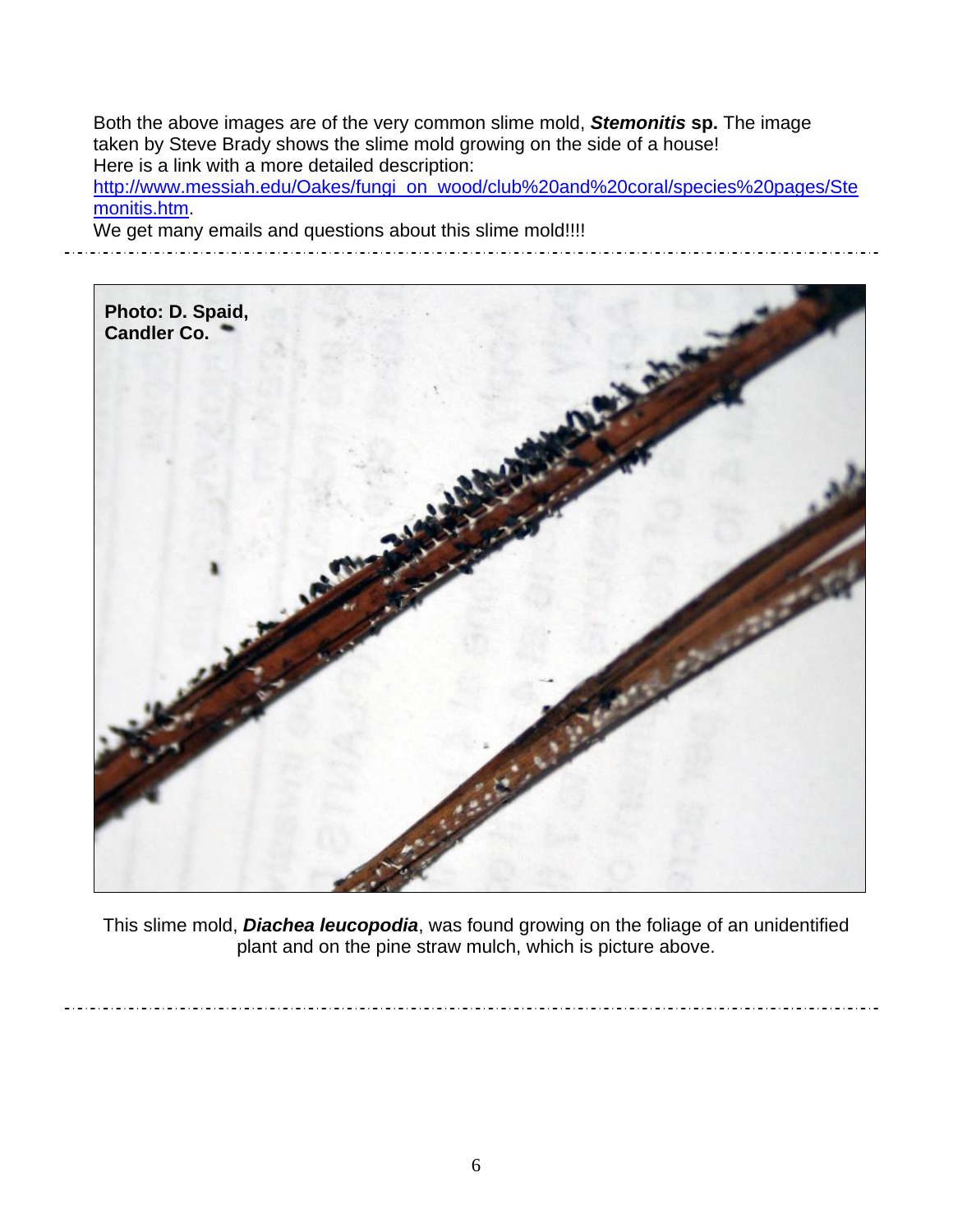

I'm sure most, if not all of you, have gotten questions about this infamous slime mold…any guesses???

This is the common mulch inhabitant, *Fuligo septica*, a.k.a. the dog vomit slime mold. (More info: [http://botit.botany.wisc.edu/toms\\_fungi/june99.html](http://botit.botany.wisc.edu/toms_fungi/june99.html))

This particular slime mold, similarly to most in the group, can be a variety of colors from the dull yellowish color seen above to very bright neon yellow seen below.